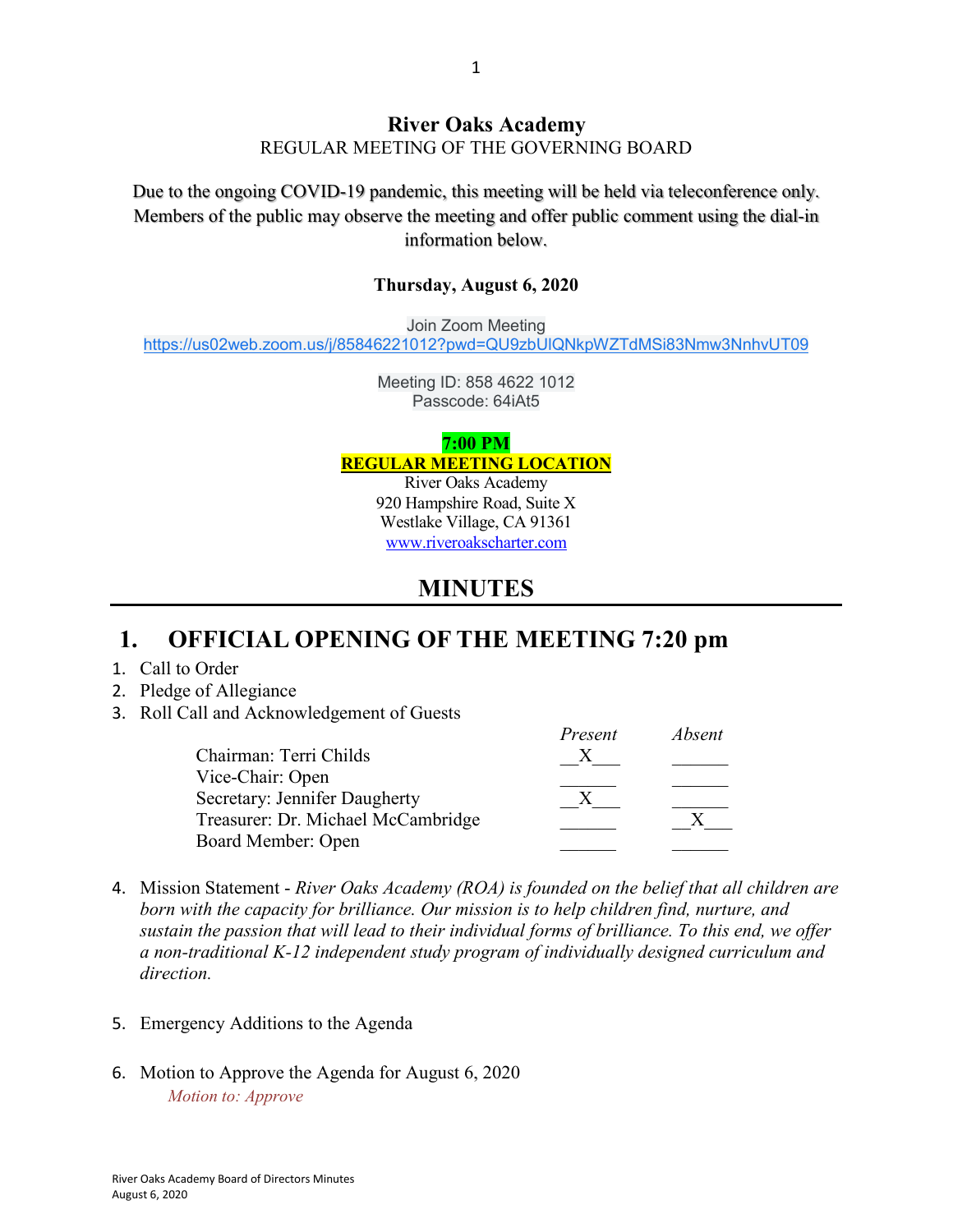*Made by: Jennifer Motion is: Terri and Jennifer*

#### **2. ORGANIZATIONAL**

a. None

#### **3. PUBLIC COMMENTS**

*Citizens who would like to address the Board on any item on the Agenda may do so now or when the President requests comments from the Public as the Board is considering the item. This portion of the Annual Board meeting is set aside for members of the audience to make comments or raise issues that are not specifically on the agenda. These presentations, both during open and agendized topics, are limited to three (3) minutes per presentation and the total time allotted to non-agenda items will not exceed fifteen (15) minutes.*

# **4. INFORMATION AND DISCUSSION ITEMS**

*These items are presented to the Board for information only and are not subject to action at this meeting. These items may be added to a future meeting for action by the Board.*

- 1. Budget Committee Informational (10 min) None
- 2. Parent Advisory Council (PAC) Informational (10 min) None
- 3. Teacher's Report Informational (10 min) None
- 4. Oxnard Resource Center Report—Informational (10 min)
	- a. Maria shared about the Oxnard Campus and other information. You may see her report in the Board Binder.
- 5. Student Report Informational (10 min) None
- 6. Career Pathways Report Informational (10 min)
- 7. High School Guidance Counselor Report—Informational (10 min)
- 8. Re-opening & Covid-19 Mitigation Plan and Re-opening Protocol and Procedures for Staff and Families Plan (10 min)
	- a. Claudia shared this is a plan ROA had to submit to the County and be approved before the opening of school.

## **5. REPORTS**

- 1. President's Report Terri thanked Claudia, Maria and all the staff for all of their work that went on this summer to get ready for an exciting year.
- 2. Individual Board Member Report None
- 3. Director's Report
	- a. You may read Claudia's report in the Board Binder
- 4. BSA Report Rudy shared information about a state sponsored program if ROA needs to apply for a low interest loan in case there is need for more cash flow. Rudy will share the Audit closing for the 2019 year at the next Board Meeting.
- 5. VCOE Report Marlo shared the Board Governance Workshop will be October 14 from 5:30-7:30 pm in a virtual format.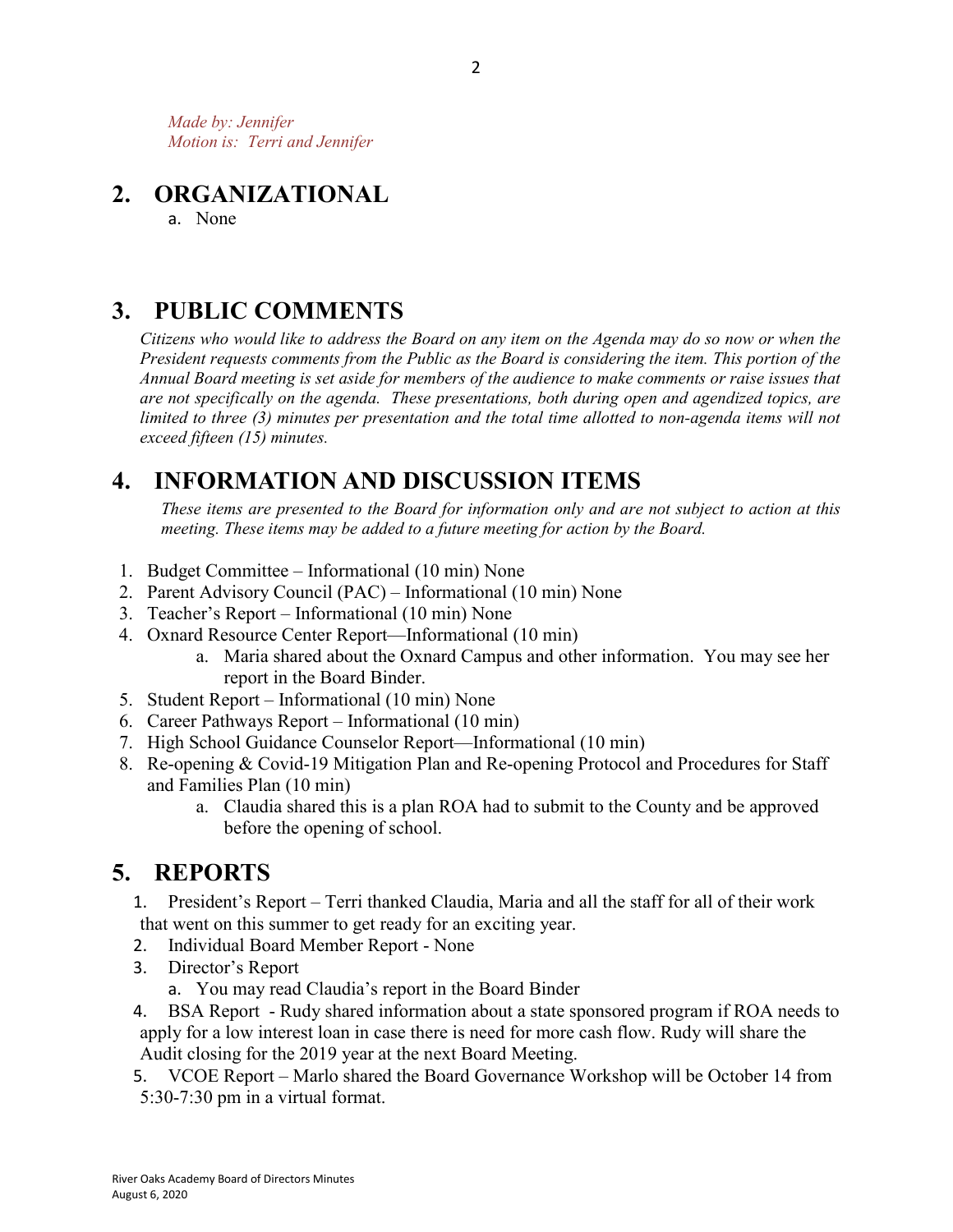#### **6. CONSENT AGENDA ITEMS**

*Actions proposed for the Consent Agenda are items consistent with adopted policies and approved practices of River Oaks Academy and are deemed routine in nature. The Board will be asked to approve all of the Consent Agenda items by a single vote unless any member of the Board or the Public asks that an item be removed from the Consent Agenda and considered and discussed separately.*

- 1. Consideration to approve the June 4 (Regular Meeting) and July 3 (Special Meeting), 2020-Minutes
- 2. Consideration to approve the ROA Financial Statement
- 3. Consideration to approve the ROA Board Report of Purchase Orders
- 4. Consideration to approve the ROA PAC Transaction Detail Report

*Public Comments: None Motion to: Approve Made by: Jennifer, Seconded by Terri Motion is: Carried 2-0-1 with Terri and Jennifer in favor*

# **7. ACTION ITEMS**

- 1. Review, Discussion, and Approval of the parent nominated board member Pamela Keller who will be replacing Denise Filz in board position #4, as a Parent Board Member.
	- a) Board position #4 is a position that is nominated by the School Population and approved by the Board. The votes are collected through the BSA (Benny and Rudy).

Pamela Keller's Bio: Pamela Keller began homeschooling her two sons when they started 6th and 10th grade. ROA enabled them to explore possibilities to pursue their passion through a personalized learning program. Her son, Justin, graduated from ROA and is now attending college. Her younger son, Brian, is currently a high school student at ROA. Pamela's employment history is in accounting and human resources. Her background includes a Bachelor of Science degree in Organizational Systems Management from CSUN. She served on the Parent Advisory Council (PAC) at ROA for three years, and she enjoyed volunteering to support the ROA community. She has a passion for event planning by artfully arranging spaces while taking into account flow and function. As an avid gardener, she also enjoys landscape design. She is currently pursuing her interest in content creations and styling through photography. She is grateful to be a part of contributing to alternative education.

*Public Comments: None Motion to: Approve Made by: Jennifer, Seconded by Terri Motion is: Carried 2-0-1 with Terri and Jennifer in favor*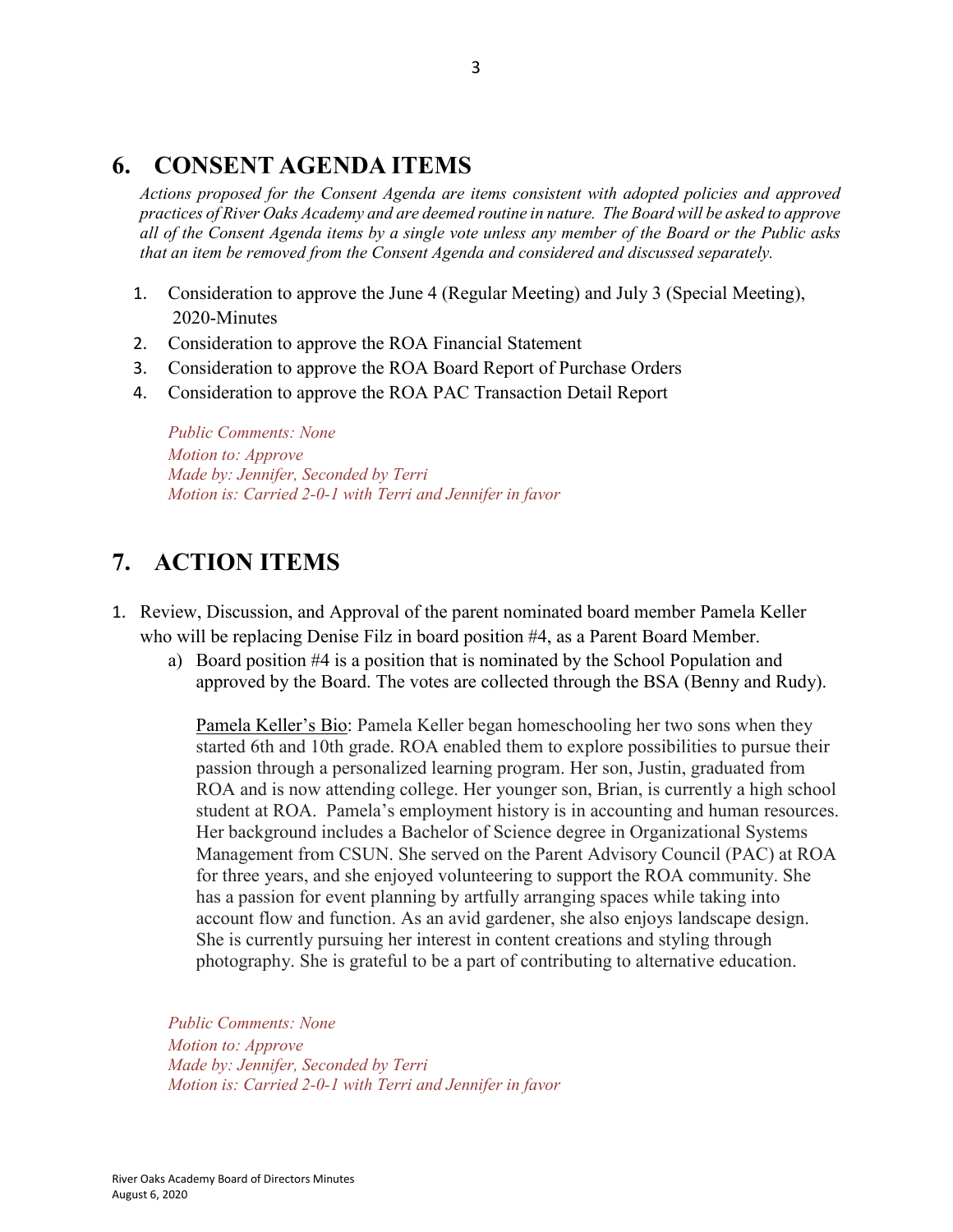- 2. Review, Discussion, and Approval of the resignation letter sent by Denise Filz withdrawing as a board member from the ROA Board; Board Position #5.
	- a. Due to personal conflicts, Denise had to withdraw from her newly elected board position as a community board member. Her resignation is effective immediately.

*Public Comments: None Motion to: Approve Made by: Jennifer, Terri seconded Motion is: Carried 3-0-1 with Terri, Jennifer and Pamela in favor*

- 3. Review, Discussion, and Approval of the application from Dr. Michael Hillis for Board Position #5, a board nominated and elected position.
	- a) Board Position #5 is a community board position that is nominated and elected by the Board of Directors. Due to Denise Filz' withdrawal, this position is open. Dr. Michael Hillis expressed his interest in filling that position.

Dr. Hillis' Bio: Dr. Michael Hillis is currently the Dean of the Graduate School of Education at California Lutheran University, a position he assumed in 2015. As part of his academic career, Dr. Hillis has taught in Tennessee, Washington state, and as a Fulbright Scholar in Norway. Dr. Hillis' writing and research interests include the moral assumptions of multicultural education, leadership and mimetic theory, and the development of community partnerships. Dr. Hillis has also been active in accreditation work through the years serving as a site visitor for NCATE, CAEP, and multiple state reviews. Most recently, he was elected to serve on California's Committee on Accreditation.

*Public Comments: None Motion to: Approve Made by: Jennifer/Pamela Motion is: Carried 3-0-1 with Terri, Jennifer and Pamela in favor*

- 4. Review, Discussion, and Approval of the 2020-21 Consolidated Application—Spring Release. (Benny/Rudy).
	- a. The Consolidated Application (ConApp) is used by the California Department of Education (CDE) to distribute categorical funds from various federal programs to county offices, school districts, and direct-funded charter schools throughout California. Annually, from mid-May to the end of June, each local educational agency (LEA), using the Consolidated Application and Reporting System (CARS), submits the spring release of the ConApp. The spring release documents participation in these programs and provides assurances that the LEA will comply with the legal requirements of each program.

*Public Comments: None Motion to: Approve Made by: Jennifer/Mike*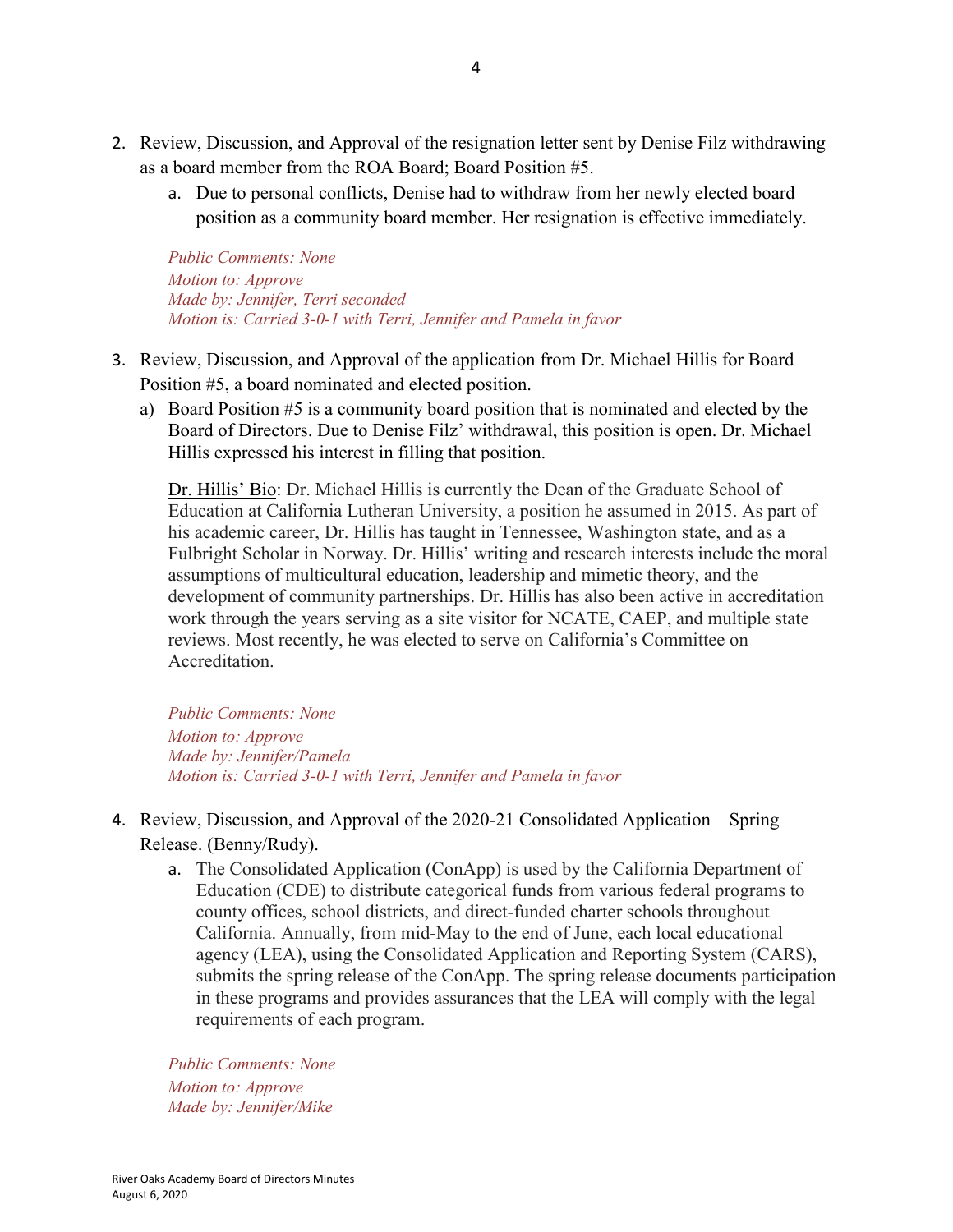*Motion is: Carried 4-0-1 with Terri, Jennifer, Pamela and Mike in favor Rudy shared about the ConApp.*

- 5. Review, Discussion, and Approval of the River Oaks Academy Charter School Board of Directors' Resolution #20-02 *Concerning Measures to Address Ongoing Impacts of COVID-19 During School Re-Opening*.
	- a. This Resolution has been drafted by YMC, our legal team, to cover the management and operation of ROA during the emergency relating to COVID-19.

*Public Comments: None Motion to: Approve Made by: Jennifer/Mike Motion is: Carried 4-0-1 with Terri, Jennifer, Pamela and Mike in favor*

- 6. Review, Discussion, and Approval of the 2020-2021 Occupational Therapy Agreement with the Ventura County SELPA; not to exceed \$8,160.00
	- a. We contract with our local SELPA for our OT services for our Special Education Students.

*Public Comments: None Motion to: Approve Made by: Pamela/Jennifer Motion is: Carried 4-0-1 with Terri, Jennifer, Pamela and Mike in favor*

7. Review, Discussion, and Approval of the contract with Jane Rouse as an additional resource teacher for our SPED students. Jane comes to us from Moorpark Unified.

*Public Comments: None Motion to: Approve Made by: Mike/Jennifer Motion is: Carried 4-0-1 with Terri, Jennifer, Pamela and Mike in favor*

8. Review, Discussion, and Approval for the following new position:

| 202100053 | Educational Facilitator #21 |
|-----------|-----------------------------|
| 202101007 | Science/Math Specialist #1  |

*Public Comments: None Motion to: Approve Made by: Pamela/Mike Motion is: Carried 4-0-1 with Terri, Jennifer, Pamela and Mike in favor*

9. Review, Discussion, and Approval of the Auxiliary Science/Math Specialist/Independent Study/Personalized Learning Teacher Job Description.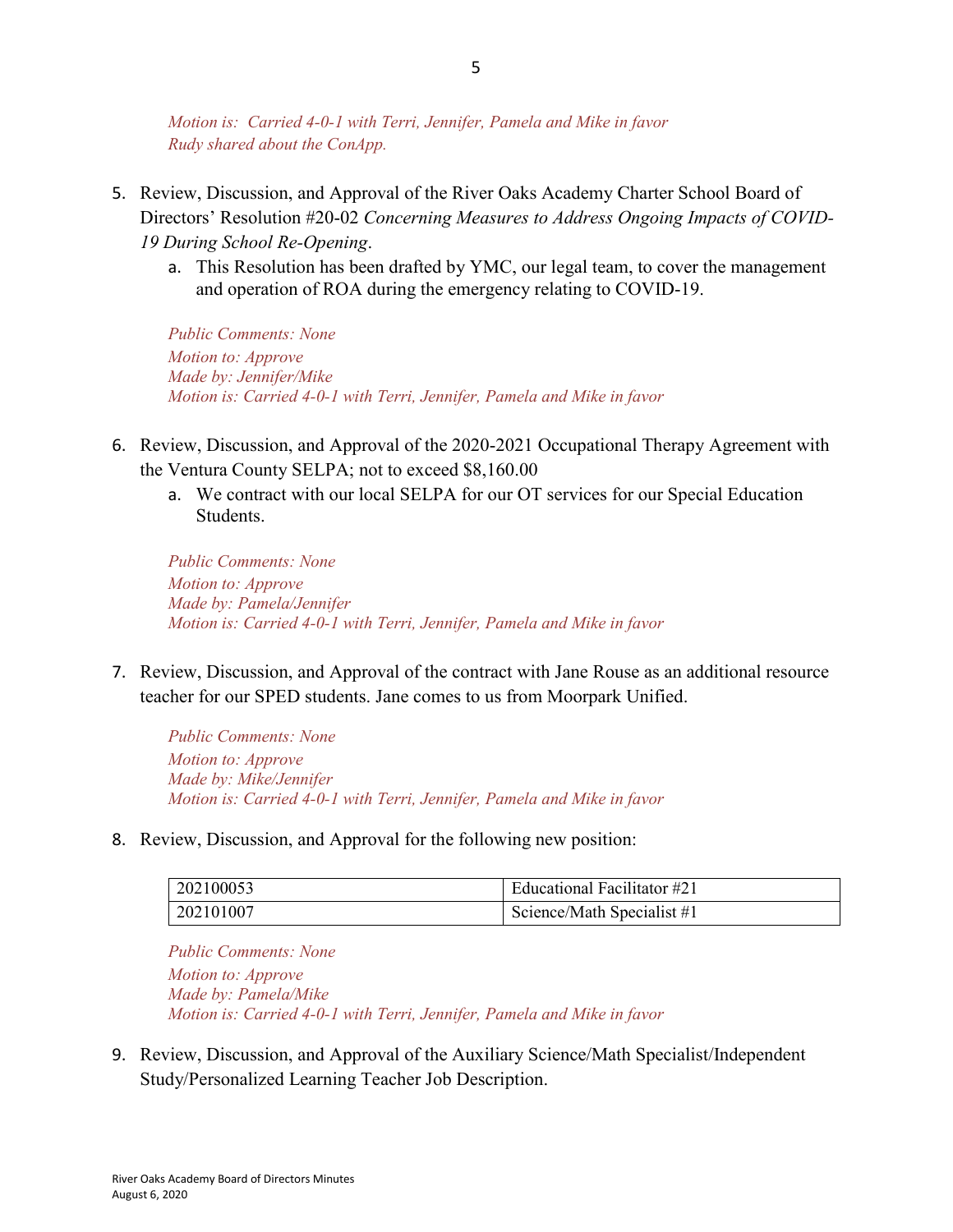*Public Comments: None Motion to: Approve Made by: Jennifer/Mike Motion is: Carried 4-0-1 with Terri, Jennifer, Pamela and Mike in favor*

- 10. Review, Discussion, and Approval of the Instructional Coordinator job description.
	- a. This position will be a .5 FTE position. The position has been board approved at the June board meeting. However, we did not have the job description finalized at that time. This position is built into the budget already.

*Public Comments: None Motion to: Approve Made by: Jennifer/Mike Motion is: Carried 4-0-1 with Terri, Jennifer, Pamela and Mike in favor*

11. Review, Discussion, and Ratification of the 2020-2021 contract for Escape Financial and Payroll/Personnel System provided by the Ventura County Office of Education @ \$10.00 per ADA Factor not to exceed \$3,112.20.

*Public Comments: None Motion to: Approve Made by: Jennifer/Pamela Motion is: Carried 4-0-1 with Terri, Jennifer, Pamela and Mike in favor*

12. Review, Discussion, and Approval of the date for the Board Retreat, an organizational and informational meeting on Saturday, August 15th, 2020 from 10:00- approximately 2:30 pm. Location and method TBD.

*The Board discussed and voted for the Board Retreat to be held in a Zoom format.*

*Public Comments: None Motion to: Approve Made by: Jennifer/Pamela Motion is: Carried 4-0-1 with Terri, Jennifer, Pamela and Mike in favor*

- 13. Review, Discussion, and Approval of the VCOE Agreement for Courier Services between the VCOE and ROA for 2020-21; not to exceed: \$1,836.00
	- a. This is the weekly mail service from the VCOE district to and from ROA.

*Public Comments: None Motion to: Approve Made by: Mike/Jennifer Motion is: Carried 4-0-1 with Terri, Jennifer, Pamela and Mike in favor*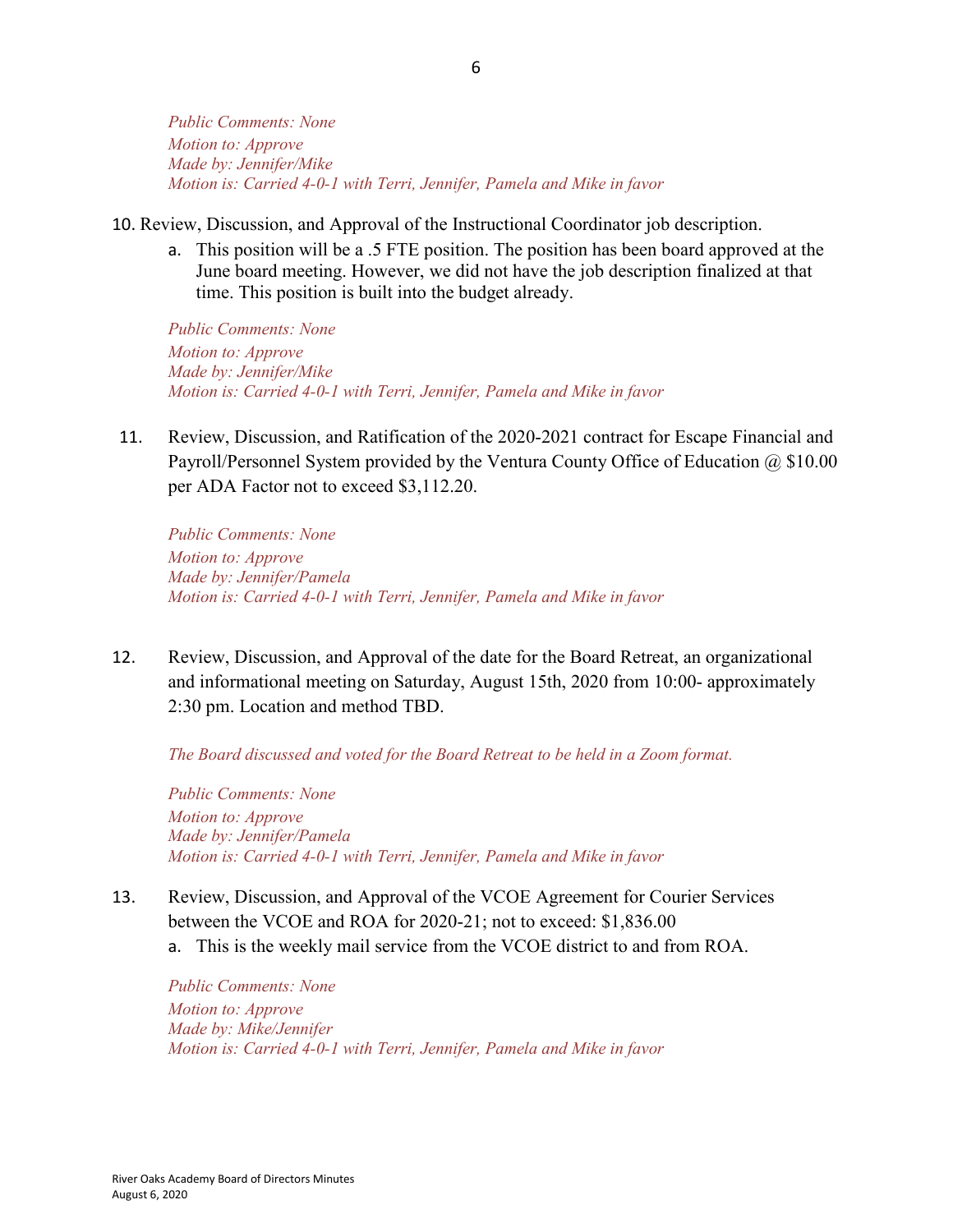14. Review, Discussion, and Ratification of the contract with Antonio Mendoza for the sanitation of our offices at Westlake 2/week through September, 2020. Not to exceed: \$1500.00

*Public Comments: None Motion to: Approve Made by: Pamela/Mike Motion is: Carried 4-0-1 with Terri, Jennifer, Pamela and Mike in favor*

- 15. Review, Discussion, and Approval of the renewal quote for renting our storage unit. Not to exceed: \$4,499.00 for 12 months
	- a) We use this storage unit to store our files and other materials, to which we don't need access all the time due to space issues.

*Public Comments: None Motion to: Approve Made by: Jennifer/Mike Motion is: Carried 4-0-1 with Terri, Jennifer, Pamela and Mike in favor*

- 16. Review, Discussion, and Ratification of the renewal of our Liability and Worker's Compensation & Employer's Liability insurance with CharterSafe. Effective date: July 1, 2020-July 1, 2021. Not to exceed: \$55,395.00.
	- a. CharterSafe has increased their rates dramatically due to a variety of liability issues they claim they are facing. We were able to negotiate an almost \$5,000.00 reduction.

*Public Comments: None Motion to: Approve Made by: Jennifer/Pamela Motion is: Carried 4-0-1 with Terri, Jennifer, Pamela and Mike in favor*

- 17. Review, Discussion, and Ratification of the 2020-21 Agreements between River Oaks Academy and Special Education Vendors (July 1, 2020-June 30, 2021)
	- *a.* Mary Beth Adams, Resource Specialist (Oxnard and Westlake), not to exceed: \$52,000.00
	- *b.* Richard Jenkins, Special Education Consultant, not to exceed: \$8,000.00
	- *c.* Patti Murray, Speech Therapist (Westlake), not to exceed: \$26,000.00
	- *d.* Sherry Franzino, Resource Specialist (Westlake), not to exceed: \$32,000.00
	- *e.* Leah Dickenson, PhD, Counseling services (Oxnard and Westlake), not to exceed: \$10,000
	- *f.* Nayri Shmavonian, Psychologist (Oxnard and Westlake), not to exceed: \$15,000.00

*:*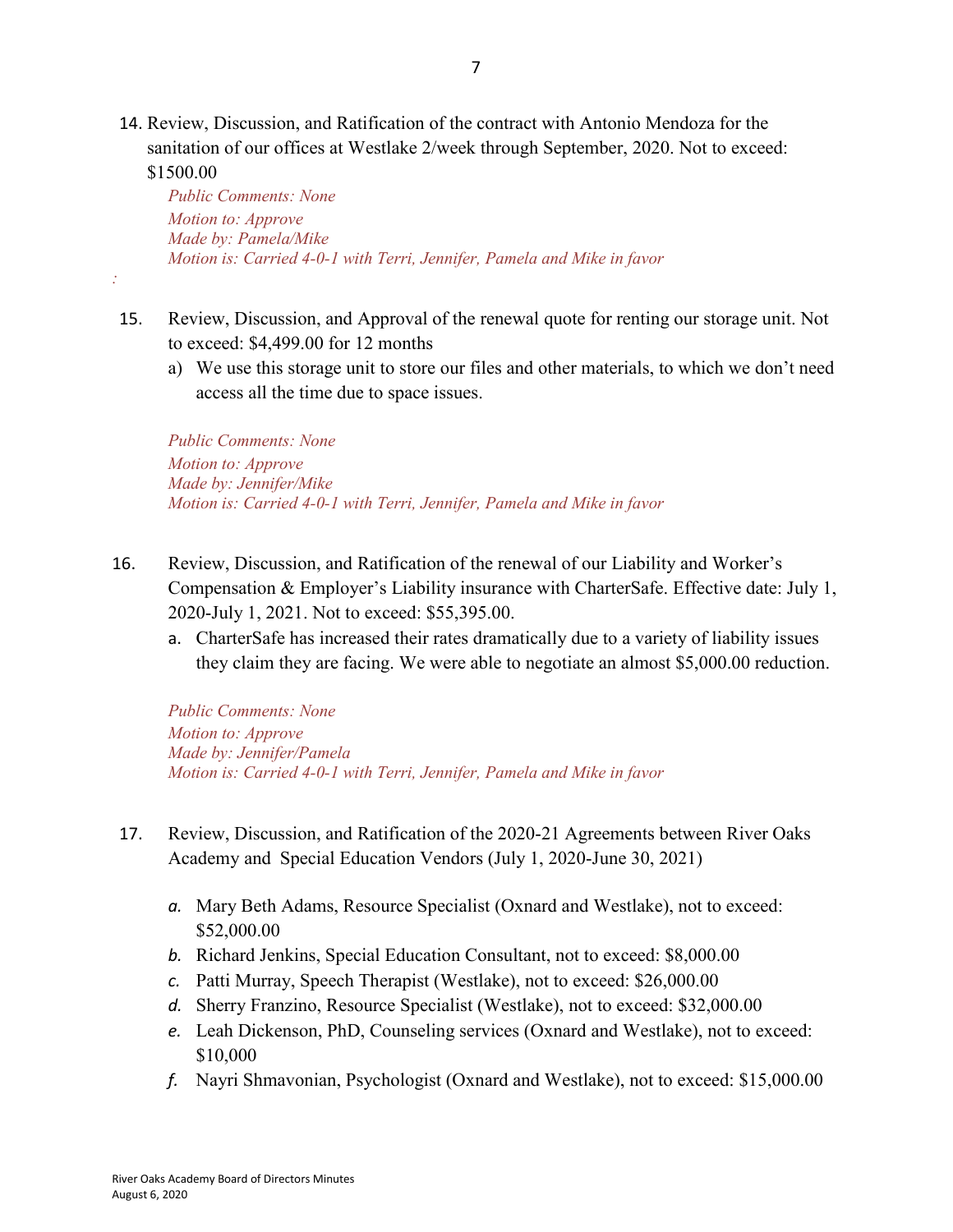- *g.* Elaine Fleisher, Resource Specialist (Oxnard and Westlake), not to exceed: \$25,000.00
- *h.* Jane Rouse, Resource Specialist (Oxnard and Westlake), not to exceed: \$6,000.00
- *i.* Andrea Bleecher, Speech Therapist (Oxnard), not to exceed: \$15,000.00
- *j.* Sandra Lulow, Speech Therapist, SELPA/SPED/CALPADS Coordinator (Westlake/Oxnard); not to exceed: \$20,000.00

*Public Comments: None Motion to: Approve Made by: Jennifer/Mike Motion is: Carried 4-0-1 with Terri, Jennifer, Pamela and Mike in favor*

- 18. Review, Discussion, and Approval of the 2020-21 Fall Agreements between River Oaks Academy and the Virtual Enrichment Workshop Vendors (both Resource Centers). Workshops start the week of September 14 and will run for 2 (two) 5-week blocks with a one-week break for deep cleaning (10 min)
	- a. Andrea Diamond, STEM classes, not to exceed: \$2,000.00
	- b. Julie Tunick, SEL classes, not to exceed: \$3,000.00
	- c. Breakthrough, Sports, not to exceed: \$1,300.00
	- d. Diane Darakjian, Art workshops, not to exceed: \$2,000.00
	- e. Jon Bernstein, Creative Writing/Find Your Voice, not to exceed: \$1,000.00
	- *f.* Laura Sether, Academic Writing, Elections, the Study of Epidemiology, tutoring; not to exceed: \$7,000.00 (includes office hours/tutoring)
	- *g.* Lee Corkett, Photography workshops, not to exceed: \$1,000.00
	- *h.* Marcela Pomadoro, Spanish classes, not to exceed: \$800.00
	- *i.* Michael Voogd, Animation and Martial Arts workshops, not to exceed: \$1,000.00
	- *j.* Ralph D'Ignazio, Guitar, not to exceed: \$2,000.00
	- *k.* Parker Anderson, science and more; not to exceed: \$4,500.00 (6 workshops)
	- *l.* Human Nature Center, science and art; not to exceed: \$2,000.00
	- *m.* Chris Jung, Minecraft, Coding, 3D Printing (each class is 90 minutes long); not to exceed: \$5,062.50
	- *n.* Movies by Kids (Greg Kindseth); not to exceed: \$1,200.00
	- *o.* Linda Adams, Spanish; not to exceed: \$4,000.00 (includes office hours)
	- *p.* Kim Halamicek, food photography; not to exceed: \$1,000.00
	- *q.* Gaby Hath, art, not to exceed: \$1,200.00
	- *r.* Ingrid Cassady, science, not to exceed: \$700.00
	- *s.* Lee Corkett, photography, not to exceed: \$3,000.00
	- *t.* Vivian Rhoades, ELA tutoring, not to exceed: \$3,000.00
	- *u.* Outschool licenses for a variety of classes; about 102 licenses; not to exceed \$6,000.00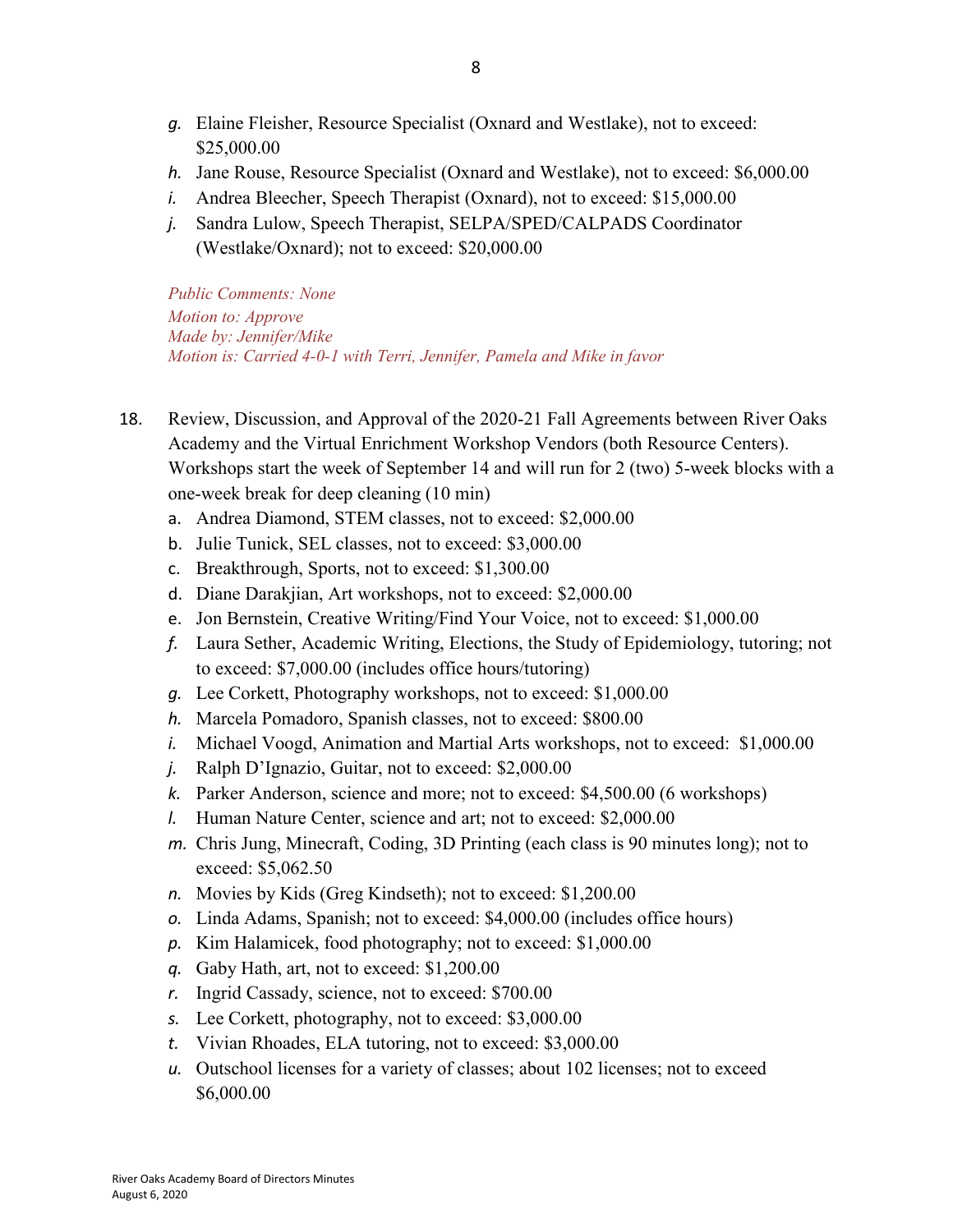*Public Comments: None Motion to: Approve noting "s" is a duplicate and will be removed Made by: Jennifer/Mike Motion is: Carried 4-0-1 with Terri, Jennifer, Pamela and Mike*

- 19. Review, Discussion, and Approval of the stipend for Nick Humphrey to help with CALPADS and School Pathway and other compliance/tech issues. Not to exceed \$10,000.00 (paid in 10 monthly payments of \$1,000.00) for the 2020-21 school year.
	- *a.* Nick will be working on making sure that all data entered into School Pathways match with the many new requirements for reporting to CALPADS and will help with general review of enrollments, dis-enrollments, high school class entries, SPED and more.

*Public Comments: None Motion to: Approve Made by: Mike/Pamela Motion is: Carried 4-0-1 with Terri, Jennifer, Pamela and Mike in favor*

20. Review, Discussion, and Approval of the 2020-21 Agreement with Polli Vlasic for Vision and Hearing Screenings, August 18, 2020 through May 31, 2021, not to exceed: \$800.00

*Public Comments: None Motion to: Approve Made by: Jennifer/Mike Motion is: Carried 4-0-1 with Terri, Jennifer, Pamela and Mike in favor*

21. Review, Discussion, and Approval of the 2020-21 quote from MobyMax (our local assessment) for an *All Schoolwide License* (complete K-8 curriculum for all subjects); from: July 23, 2020-July 23, 2020; not to exceed: \$3,495.00

*Public Comments: None Motion to: Approve noting the date should be July 23, 2020 – July 23, 2021 Made by: Mike/Jennifer Motion is: Carried 4-0-1 with Terri, Jennifer, Pamela and Mike in favor*

22. Review, Discussion, and Approval of the professional development by attending the "Personnel Administrators Academy" offered by ACSA (Association of California School Administrators). The training provides a legal and operational foundation for managing employees and in human resources. The training consists of 70 hours of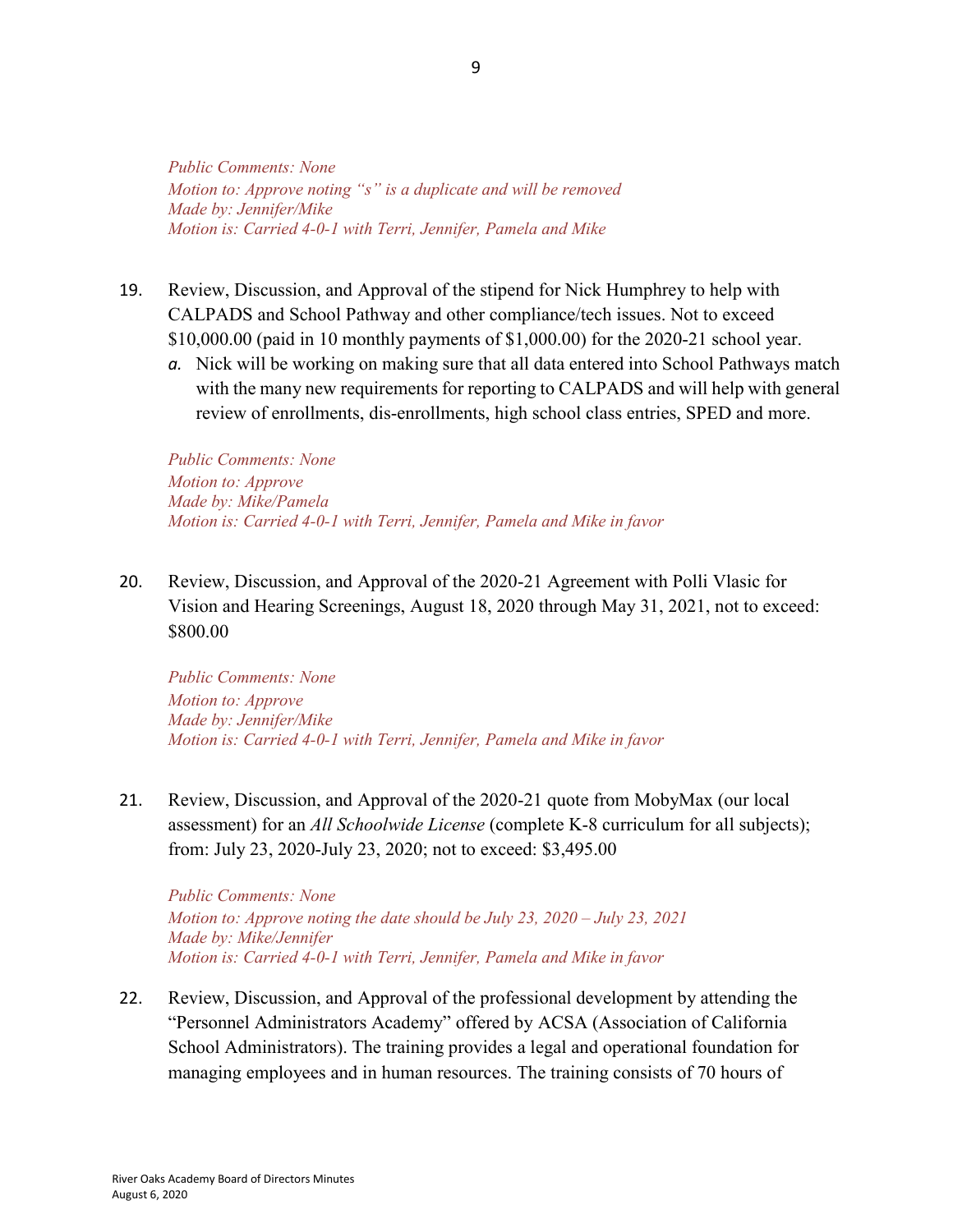professional learning over seven weekends. It will be offered virtually. Not to exceed: \$2,600.00

*Public Comments: None Motion to: Approve Made by: Jennifer/Pamela Motion is: Carried 4-0-1 with Terri, Jennifer, Pamela and Mike in favor*

23. Review, Discussion, and Approval of the renewal invoice for our Edjoin Account (through San Joaquin County of Education) for our personnel needs; not to exceed: \$750.00

*Public Comments: None Motion to: Approve Made by: Jennifer/Mike Motion is: Carried 4-0-1 with Terri, Jennifer, Pamela and Mike in favor*

- 24. Review, Discussion, and Ratification to continue the Ventura County Foster Youth Transportation Memorandum of Understanding for the 2020-21 school year. ROA agrees to pay 50% of transportation cost of a County Foster Youth who attends our program.
	- *a.* As stated in the MOU, the parties agree that the renewal of said agreement shall happen automatically as of July 1 each year.

*Public Comments: None Motion to: Approve Made by: Pamela/Jennifer Motion is: Carried with 4-0-1 with Terri, Jennifer, Pamela and Mike n favor*

25. Review, Discussion, and Approval of the revised policy for the California Healthy Youth Act Policy, originally adopted on June 6, 2019. It was recommended that we specify in the Policy that the parent has the right to "opt out of all or part of" the curriculum and specify that students will be provided with instruction in comprehensive sexual health education, HIV/AIDS prevention education "one time in middle school and one time in high school".

*Public Comments: None Motion to: Approve Made by: Pamela/Jennifer Motion is: Carried with 4-0-1 with Terri, Jennifer, Pamela and Mike in favor*

26. Review, Discussion, and Approval of the quote by Oaks Data Systems, Inc. to purchase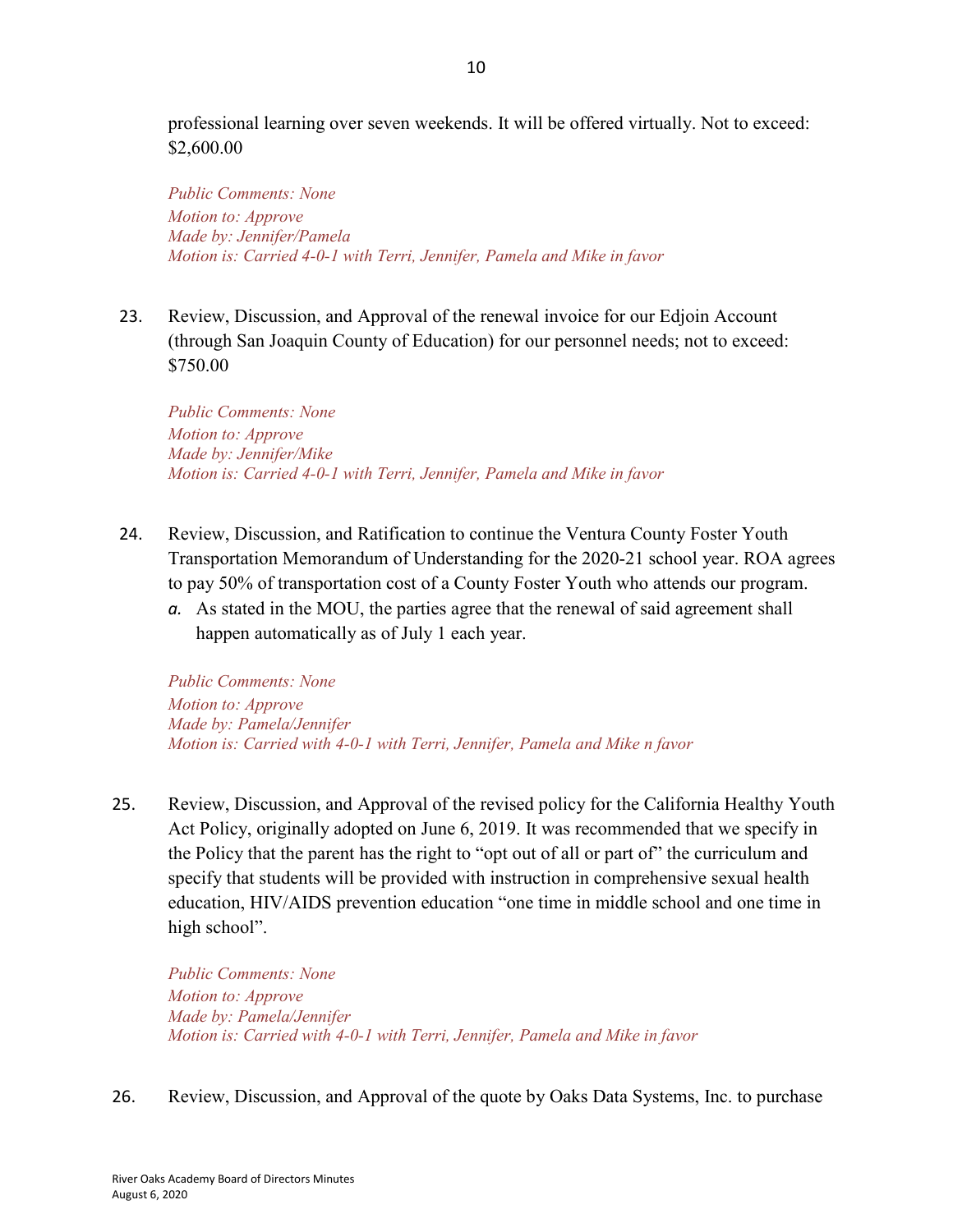and install two new wireless access points at our new Oxnard facility. Not to exceed: \$3,570.00 (+tax)

a. Oaks Data Systems has previously installed such access points at our WL facility. The points ensure that we have consistent and strong WiFi throughout the entire facility. We are starting with two access points, however, we may need more depending on how many students are on campus at any given time and once we have a better idea of our WiFi needs in general and for the State mandated testing.

*Public Comments: None Motion to: Approve Made by: Jennifer/Pamela Motion is: Carried with 4-0-1 with Terri, Jennifer, Pamela and Mike in favor*

#### **8. CLOSED SESSION - None**

During this meeting the Board may adjourn to Closed Session to review and consider the topics below:

The Chair of the Board will report on actions taken during closed session.

#### **9. OPEN SESSION ACTION ITEMS**

None

| <b>Public Comments:</b> |
|-------------------------|
| <i>Motion to:</i>       |
| Made by:                |
| <i>Motion is:</i>       |

# **10. FUTURE AGENDA ITEM**

*These items are presented by the Board and are not subject to action at this meeting. These items may be added to a future meeting for action by the Board.*

## **11. ADJOURNMENT:** Time: 9:04

**Future Dates**: VCOE Board Governance Training: October 14, 5:30-7:30 PM

REASONABLE ACCOMMODATION WILL BE PROVIDED FOR ANY INDIVIDUAL WITH A DISABILITY

Pursuant to the Rehabilitation Act of 1973 and the Americans with Disabilities Act of 1990, any individual with a disability who requires reasonable accommodation to attend or participate in this